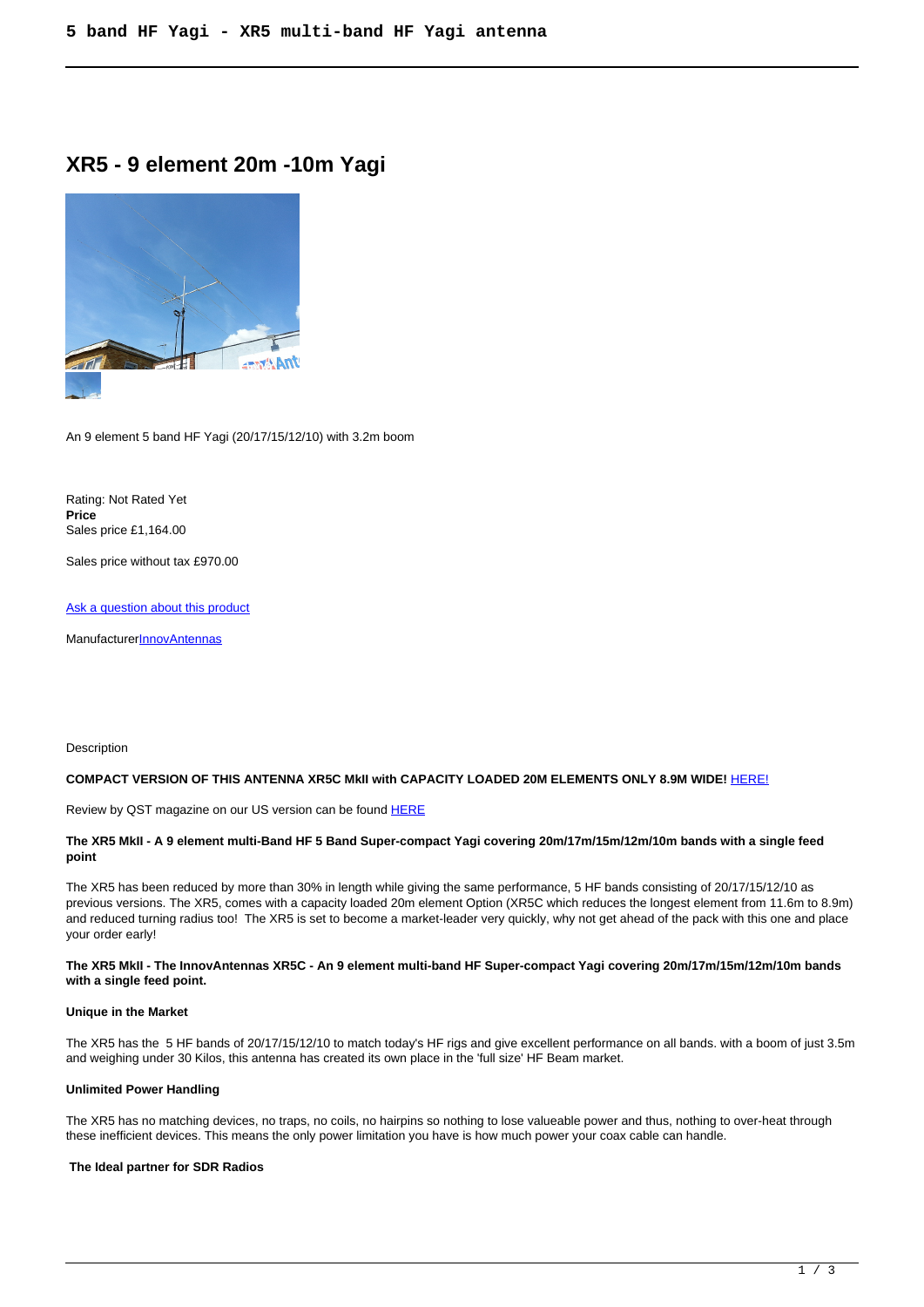The XR5 is an ideal partner for today's top SDR radios. There is no limitation in how many bands you can monitor or use at once. This means with products such as the Flex 6700, all 5 bands can be monitored at the same time **WITHOUT COMPROMISE**.

#### **Improved Performance**

The XR5 MKII has been in development for the last 12 months improving bandwidth and gain to ensure more of each band than ever before can be used without the requirement of an ATU.

#### **Multi-band, Performance-Busting Design**

The more bands there are added to a multi-band Yagi, the more interlaced elements there are and in turn, performance per band drops with each no band added. The Unique design of the XR5 MkII means no more than 3 band are interlaced on any part of the boom.

#### **Increased Rigidity**

We have modified the construction of the XR5 to provide a more rigid look with faster taper to ensure fatigue due to vortex shedding (constant wind flow causing vibration) are not an issue. 20m element start at 35mm diameter and boom is 50mm diameter.

# **Excellent All-Weather handling and reliability**

With no moving parts and being modelled for wide bandwidth per band, the XR5 MkII is very forgiving in all weathers allowing you to enjoy your hobby whatever the location or time of year.

#### **Maintainance Free**

**Icom North America** and **Kenwood UK** changed their HF antennas to 'XR's' to ensure reliability and remove the need for maintenance. If you don't want to be climbing the tower each year to fix stuff, the XR5 MkII is for you.

#### **The Right Materials for the Job**

The XR5 standing on it's own in terms of quality. built using the latest CNC technology, all components are at the top of their field too. Our insulators are UV protected and handle -170 to +240 degrees C, our hardware is Marine Grade Stainless Steel and our aluminium aerospace grade T6 6066/6082.



**The XR5 has low visual impact and is a low profile design**



**The XR5 installed at club station G8VGG**

**Technical Specifications:**

**Power Rating: 10**kw